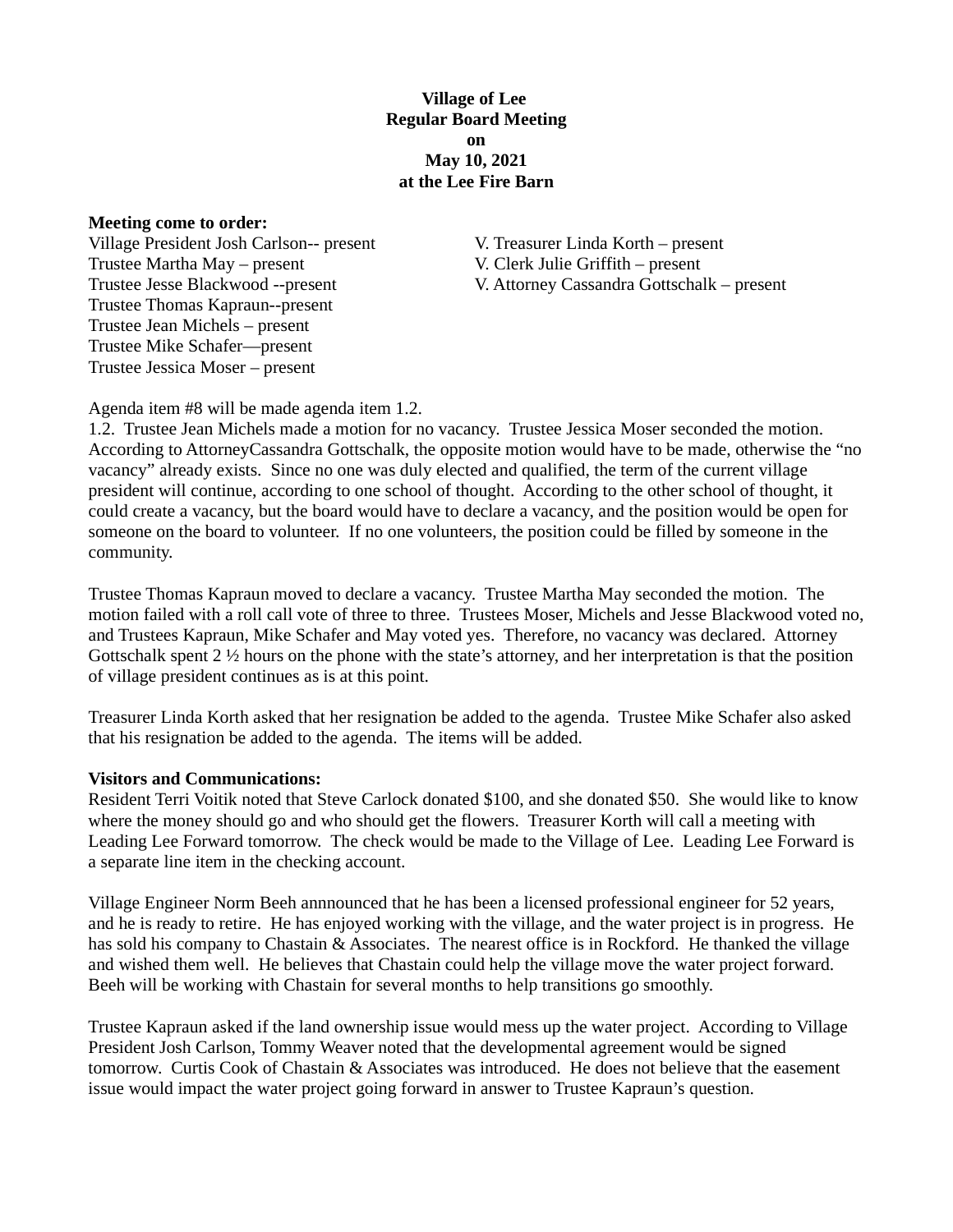A general engineering services agreement was presented to the board. There would be subsequent agreements for individual projects. The board expressed appreciation for Engineer Beeh's years of service.

Resident Don Post noted that there are a dozen other cars in town besides the yellow truck. He would like the village to enforce the weed ordinance. Additionally, he is in favor of the new slaughter house that would be EPA regulated. He asked if the village is willing to extend the water main, and if Cabo would pay for the extension. Post thinks all the legal fees should be paid for by Cabo.

Resident Jerry Olson would like to see everyone who owns a house or business to do one or two things on their own properties for upkeep. He offered to fill Trustee Schafer's upcoming vacancy on the board of trustees.

Resident Margie Foshe mentioned that since he was a former mayor of many years, she would recommend Jerry Olson to be a trustee. She stated that the voters decided not to keep the incumbent.

Resident Justin Post would like to know what it would take to get water to his shed across the tracks.

Resident Chris Szurgot came about the paving of the alley.

Resident Stacey Schnupp came about the new slaughterhouse. Her concern is that the board members that are against the slaughter house will talk negatively about it later.

Resident Wendy Osakuni came to support Village President Josh Carlson since the person who ran against him hadn't been a resident for a year and could not legally be president.

Water Assistant Mike Woodbury said that Shabbona has a similar issue with flags getting torn up, and that they last about two years maximum. He could order flags from Jim Cox/American legion and get some spinners to see if they will prolong the life of the flags. The intention is to have them up by Memorial Day. The village currently has seven poles.

Trustee Michels made a motion to let Woodbury order flags. Trustee Kapraun seconded the motion. With a roll call vote, the motion carried unanimously.

Village Fire Chief Garrett Galbreath wants residents to note that house numbers should be visible from the street.

Village Attorney Cassandra Gottschalk swore in Trustees Mike Schafer, Jean Michels and Jessica Moser.

Trustee Kapraun made a motion to accept the Chastain & Associates agreement for professional services. Trustee Blackwood seconded the motion. With a roll call vote, the motion carried unanimously.

### **Old Business:**

Treasurer Korth thinks that five years is a long time for Mike Woodbury (and the treasurer) to go without a raise. John Ragan makes \$25/hour, but he mostly works on special projects and plowing snow. Woodbury and Korth currently make \$20/hour. Resident McElligott-Schnupp suggested a raise since both work well in the community. Trustee Moser made a motion to give Woodbury, Korth and Ragan a \$2.50/hour raise effective May  $10<sup>th</sup>$ . Trustee Kapraun seconded. The motion carried unanimously with a roll call vote.

There was no new information on the on-line bill pay.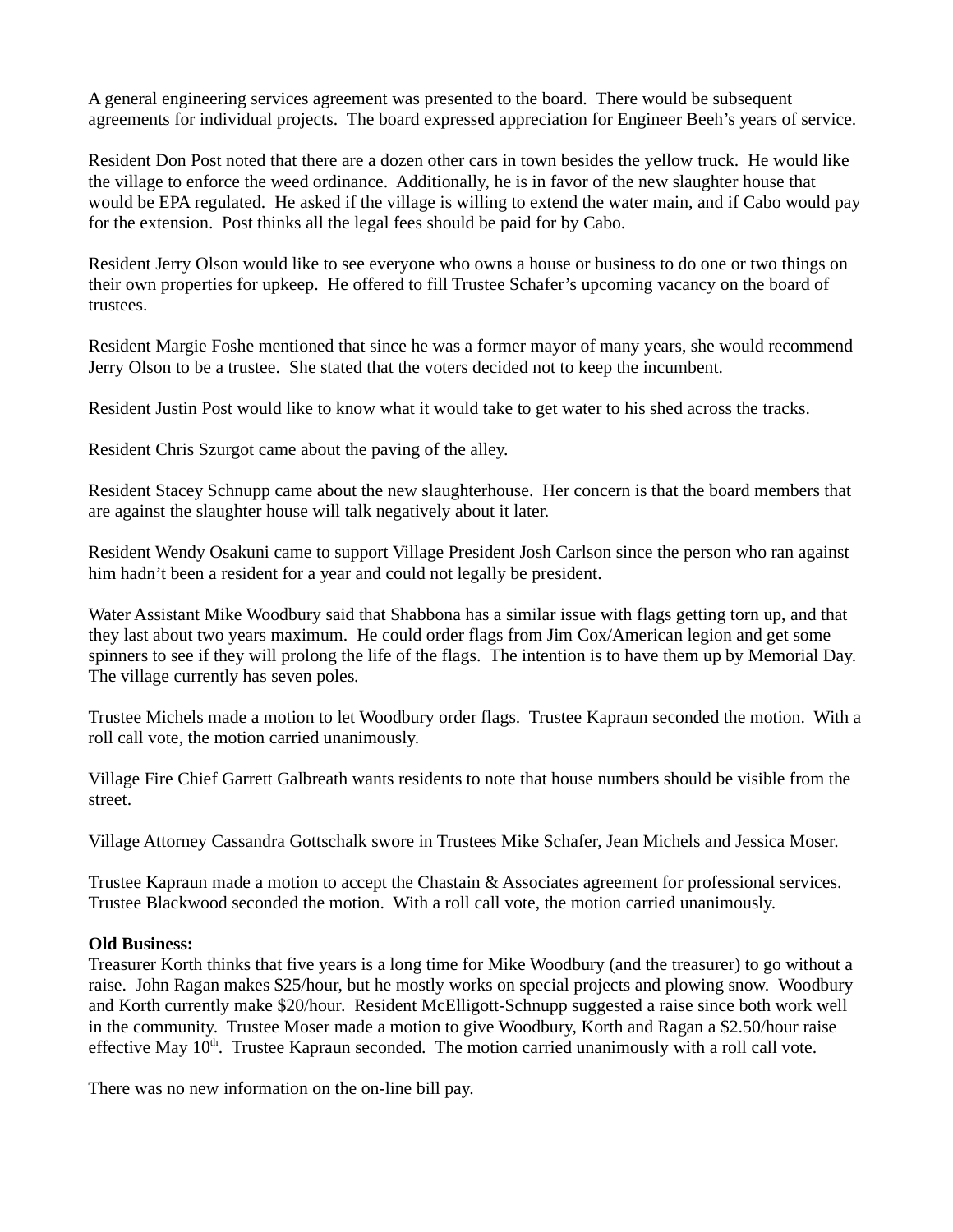The senior garbage pick-up employee was terminated. Treasurer Korth will send the seniors a notice that they will be charged the regular fee of \$37.02/billing period. Everyone who has a water meter must pay for garbage pickup unless they have their own dumpster. Treasurer Korth will ask NIDS if seniors can continue to have a discount.

Attorney Gottschalk noted that using taxpayer dollars to pave an alley for the benefit of 3-4 people is a dangerous precedent. She suggested discussing the cost of upkeep. She says it could be seen as malfeasance. Trustee Kapraun noted that the alley is street-like. There are three people that use the alley by Treasurer Korth's house also. Trustee Kapraun voiced concern about whether or not the alley had a good enough base to pave. Resident Steffa said that Royer listed everything that will be put down in the quote. Resident Chris Szurgot said trucks are getting stuck because of potholes and rocks causing trouble with snow removal.

Trustee Kapraun asked Attorney Gottschalk what it would take to declare the property in question an alley instead of a street. A street is 70 feet wide, but an alley is 30 feet wide, according to Resident Post.

Trustee Martha May made a motion that the alley not be paved at this point in time. Trustee Moser said that using tax payer dollars for three or four residences doesn't make financial sense, and that there are several other alleys that should be considered. The village would have to pay a portion of each alley if they set a precedent. Trustee Schafer noted that his street only has two houses on it, and it is paved.

Resident Steffa asked if they could pave the part of the alley that belongs to the village, or alternatively, could the village sell them the alley. Trustee Moser seconded Trustee May's motion that the village not pay anything to pave the alley. Trustee May amended the motion to say that the residents could pave the alley at their own cost if they would maintain it at their own cost and after an agreement was drawn up and signed. Trustee Moser seconded the amended motion. The motion carried with a unanimous roll call vote. Attorney Gottschalk will draw up the agreement.

There will be letters sent out for infractions. If the infractions are not taken care of there will be fines. If the fines are not paid, liens can be put on properties, or the owners can be sued.

Village President Carlson stated that the developmental agreement will be signed this week. According to Attorney Gottschalk, Cabo wants to have a sellable lot remaining after the property dispute is resolved. He also wants to know if water would be available at the lot line of the new lot. Water Assistant Woodbury said the line is only 1 1/2" deep and not below the frost line. Someone tapped into the water line illegally in the past. The line cannot support a new packing house. The conclusion is that there is not water available at the lot line in the new location.

Attorney Gottschalk asked what the zoning is for the old slaughter house location. After the property is divided, will the remaining property meet the requirements for dimensions for a house lot? Attorney Gottschalk shared the developmental agreement that she made. The Hodge property will have to be rezoned from agricultural to I2. The village wants ownership of the property under the well house. The agreement is not intended to be in its final form.

The village has received one resume for the clerk's position. Leading Lee Forward and Lee Happenings both have the requirements for the clerk's position. The resume received did not match the listed qualifications. The position will be put in the water bill.

Treasurer Korth attached the agreement for the septic field on the village property. She requested a new agreement with the current owner of the old school. Attorney Gottschalk said that if the agreement was signed by the former owner, then a new signature isn't necessary. She doesn't believe the agreement was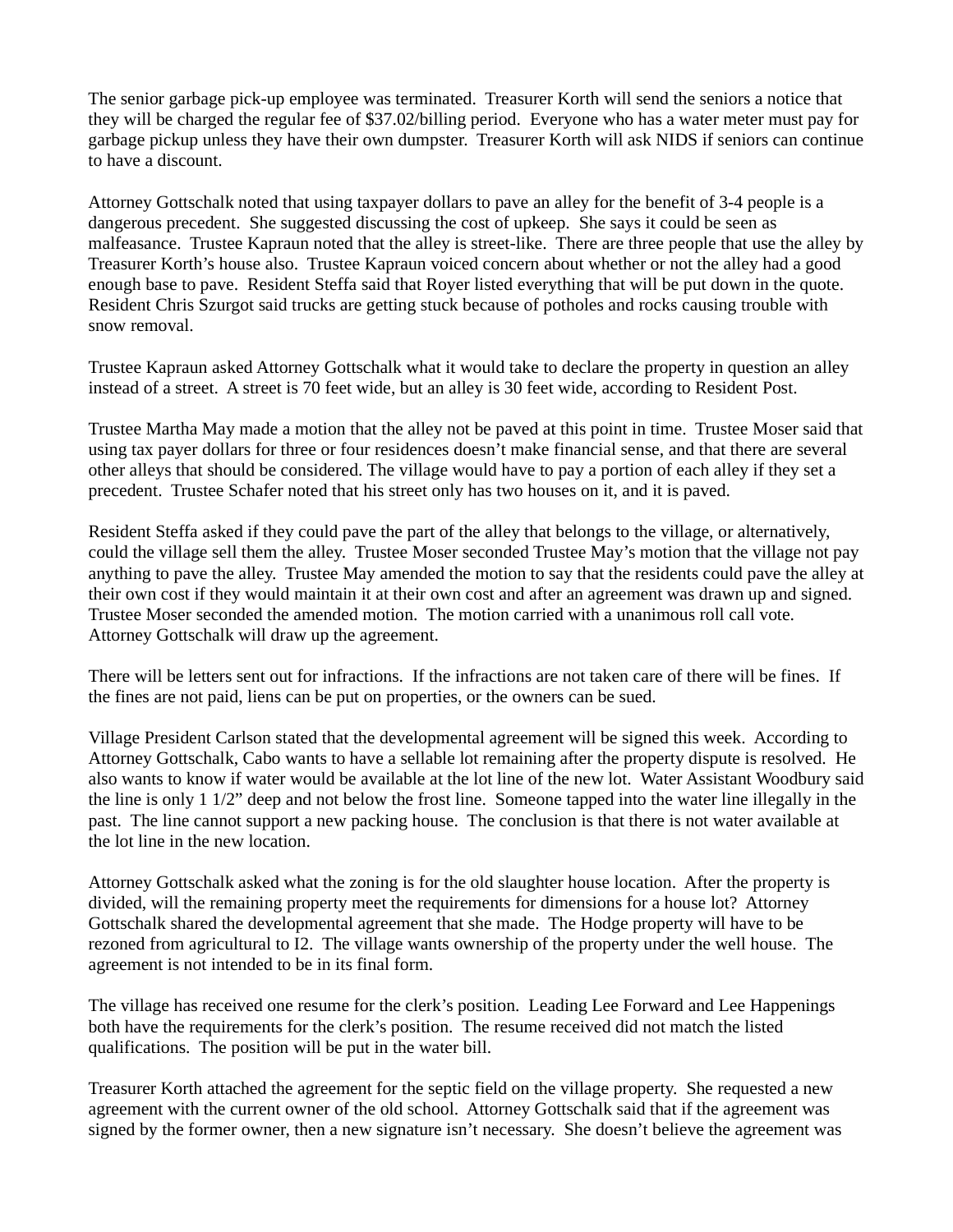ever signed by the former owner. Attorney Gottschalk will draft a new agreement and contact the new owner.

### **Review and Approval of the Minutes, Treasurer's Report and Bill List:**

Trustee Blackwood made a motion to accept the April 12, 2021, minutes. Trustee Schafer seconded the motion, and it carried. Trustee Michels made a motion to accept the May 10, 2021, treasurer's report. Trustee Moser seconded the motion, and it carried. Trustee Schafer made a motion to pay the bills. Trustee Kapraun seconded the motion, and it carried unanimously.

## **New Business:**

There are chickens and roosters at 151 Skole Gate. There was discussion about whether or not the house is in the village.

Seventy yards of mulch for the playground @\$18.50/yard would be \$1659. Trustee Michels made a motion to buy the mulch. Trustee Kapraun seconded the motion, and it carried unanimously with a roll call vote.

John Ragan at 320 E. Kirke Gate would like to have the village bore under the street and hook his house to the newer water main. If this were done, then the village could abandon an old line. Village President Carlson will get a quote.

Village Open Meetings Act designee Julie Griffith let the board know that any newly elected official has 90 days to complete the Open Meetings Act training. She already has Certificates of Completion from Jean Michels and Jessica Moser.

Village Treasurer Linda Korth resigned for the following reasons: The mayor doesn't return phone calls. She doesn't like how people are treated, and she doesn't like the conflict of interest. She has been in this job for over 30 years. She stated that whether or not you agree with someone, people need to be treated with respect. The board needs to be a team. She wants them to be treated better by the leadership.

Village President Carlson apologized for not returning phone calls. Village Treasurer Korth said that she won't be here much longer. She doesn't feel appreciated by the mayor who is her boss. Her resignation will be effective in August or September, as she is moving to Colorado.

Trustee Schafer sympathized with Treasurer Korth. He has operated a business in town for 15 years. It is hard for him to keep up with the growing business as he only has one staff member. He has been trustee for 22 years. He is approaching 73 years of age. He though he could help by taking on the president's position, but he now has a hospice person in his house. His resignation is effective today.

The vacant trustee position will be put on next month's agenda.

## **Reports:**

• Streets and Alleys/Public Safety

Trustee Kapraun has 72 items that could be fixed from his annual report. The baseball field will be used again by the Indian Creek Rec for t-ball practice. Nissen Stigen looks beat up.

- Water and refuse There was discussion on senior garbage that wasn't picked up.
- Finance and ordinance The audit will be coming up.

Trustee Moser asked if the village is doing anything for the  $4<sup>th</sup>$  of July.